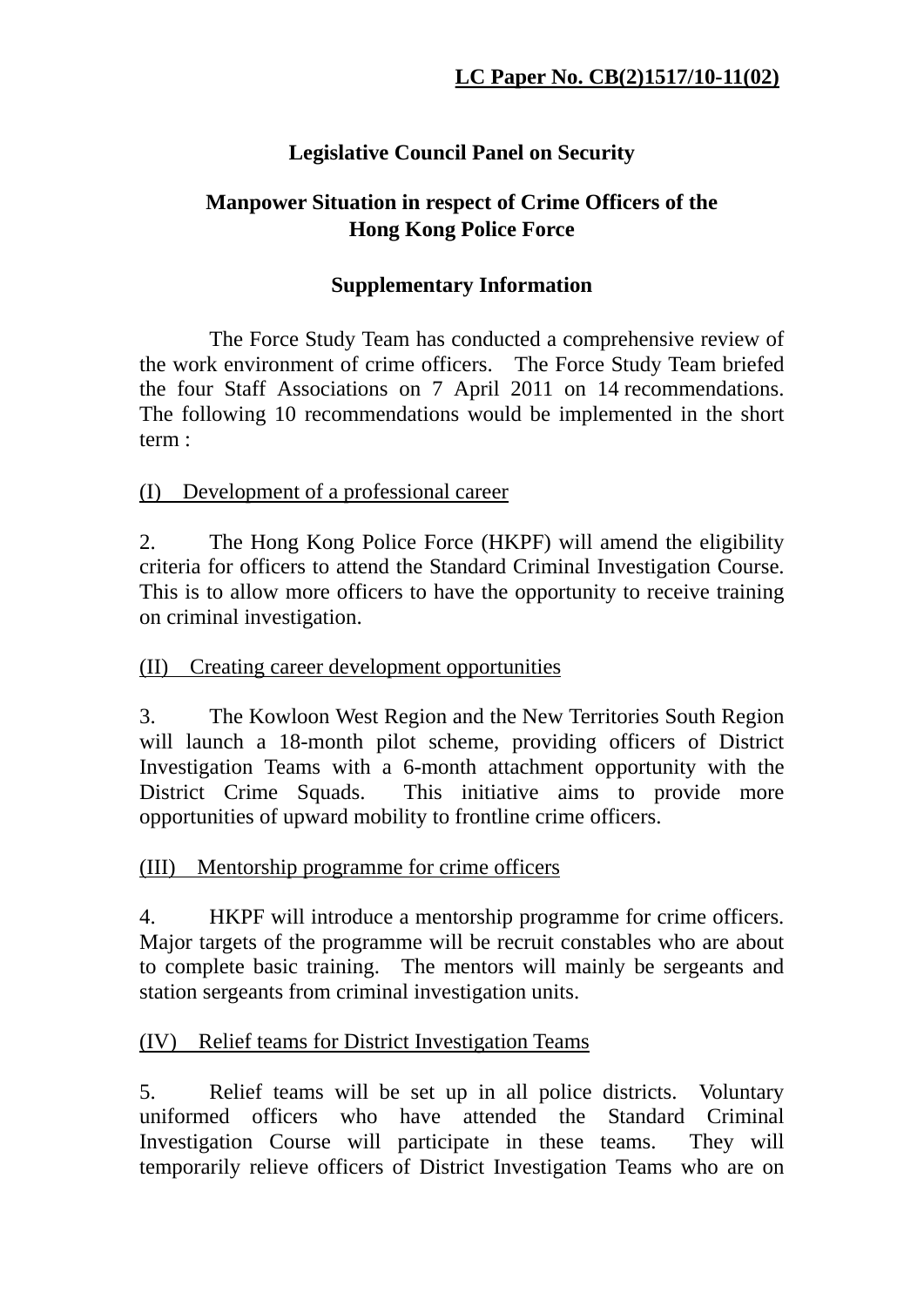vacation leave, attending court hearings and training, etc.

## (V) Regional crime support centre

6. HKPF will implement a pilot scheme of setting up a regional crime support centre in each of the Kowloon West Region and the New Territories South Region for six months to provide full support to District Investigation Teams. The centre will take over support duties such as collection of CCTV videos and delivery of documents so that crime officers will have more time to focus on their core investigation duties.

## (VI) Streamlining investigation process

7. HKPF will reduce unnecessary work of crime officers by streamlining administrative procedures in criminal investigation and formulating clearer guidelines.

## (VII) Improving compensation for overtime work

8. HKPF's management will make available sufficient provision so that frontline staff will receive reasonable compensation allowance when necessary.

## (VIII) Establishment of Detective Training Centre

9. The Police College will develop a Detective Training Centre to provide professional detective training courses.

### (IX) Overseas training

10. HKPF is now identifying different overseas training courses for crime officers to broaden their horizons and enhance their professionalism.

### (X) Sustaining continuity

11. HKPF will amend the mandatory arrangement for junior inspectors to be posted at District Investigation Teams. District Commanders may make appropriate arrangements in the light of the